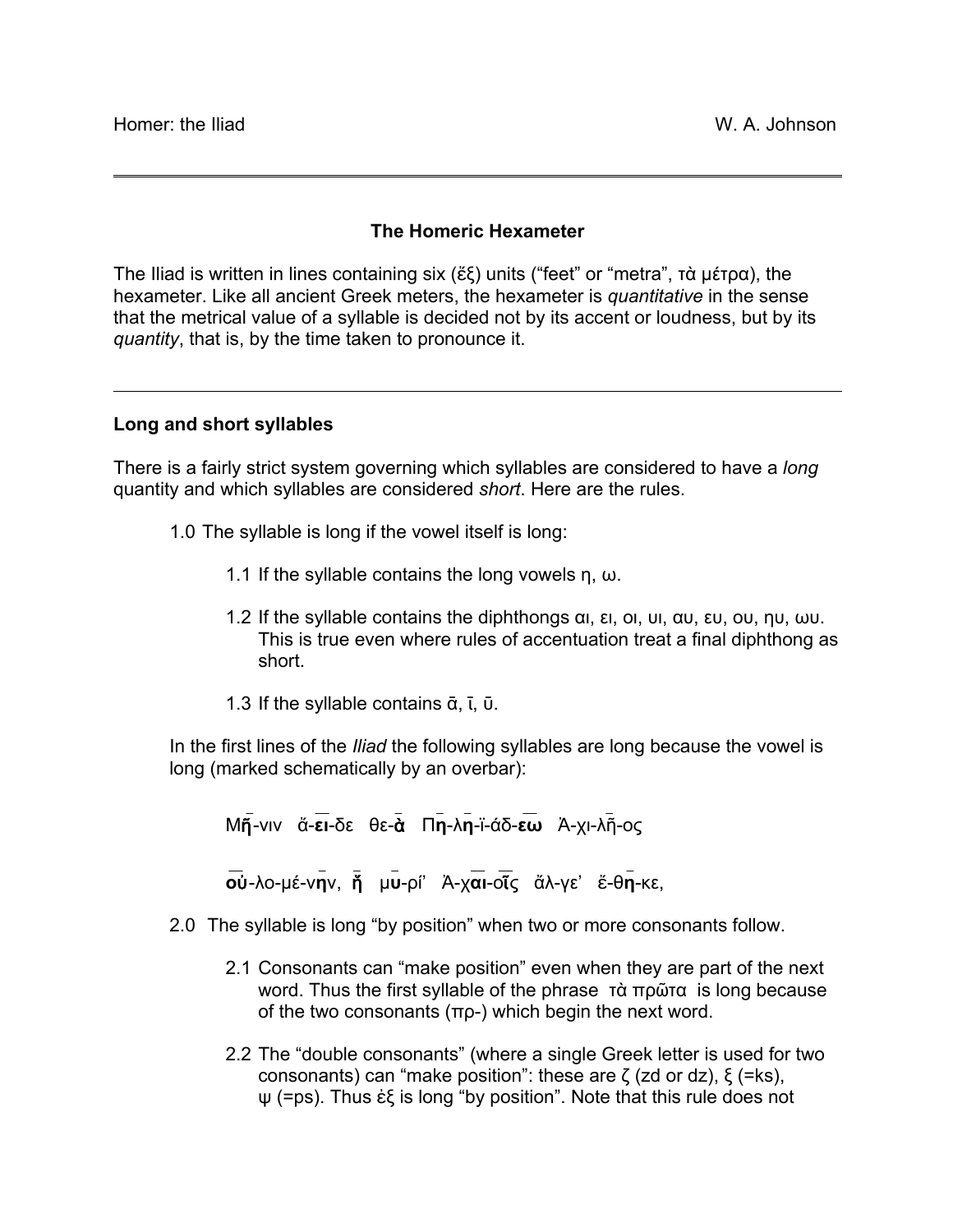apply to the aspirated consonants  $\varphi$  (=ph),  $\chi$  (=kh),  $\theta$  (=th) – these are single, aspirated consonants and do not by themselves "make position".

The final lines of the proem contain the following syllables which are long "by position" (some of which are also long because of the long vowels):

\_\_ \_\_ \_ \_\_\_ ἐ**ξ** οὗ δὴ τὰ **πρ**ῶ-τα δι-α-**στ**ή-την ἐ-ρί-σα**ν-τε**

\_ \_ \_ \_ \_ \_ \_ \_ \_ \_ \_ \_ \_ \_

Ἀ-**τρ**ε-ΐ-δη**ς τ**ε ἄ-να**ξ** ἀ**ν-δ**ρῶ**ν κ**αὶ δῖ-ος Ἀ-**χ**ι**λ-λ**εύς.

- 3.0 If a syllable is neither long because of the vowel quantity nor long "by position" then syllable is short.
- 4.0 There are, of course, some wrinkles to this simple system. These will be noted in the commentary as they come along. But three are common enough to warrant immediate attention.
	- 4.1 Correption. (Very common.) When a word ends in a long vowel or diphthong, and the next word also begins with a vowel, the long vowel at the end of the first word may be shortened.

Thus e.g. the final syllable of ἑκηβολου is short in the line:

 –– ‿ ‿| – ––| – ‿ ‿ | – ‿ ‿ | – – | – x στέµ-µατ' ἔ-χων ἐν χερ-σὶν ἑ-κη-βό-λ**ου** Ἀπ-όλ-λω-νος

4.2 Synizesis. (Fairly common.) To suit the meter, two neighboring vowels will sometimes be pronounced together as one (rather like a diphthong). Thus in the first line of the Iliad -εω of Πηληιάδεω must be pronounced as one syllable:

–– ‿ ‿|– ‿ ‿| – – | – ‿ ‿ | – ‿ ‿| – x Μῆ-νιν ἄ-ει-δε θε- ὰ Πη-λη-ϊ-άδ-**εω** Ἀ-χι-λῆ-ος

4.3 Occasionally, the combination of a mute (that is, a consonant like  $\pi$ ,  $\beta$ , δ, τ, κ, etc.) followed by a liquid (that is, ρ or λ) is treated as though a single "consonant" and does not "make position": e.g. in the following line the final syllable of πτερόεντα is treated as though short:

–– – | – – | – ‿ ‿|– ‿ ‿| – ‿ ‿| –– x καί µιν φω-νή-σᾱς ἔ-πε-α πτε-ρό-εν-τα προ-σηύ-δᾱ